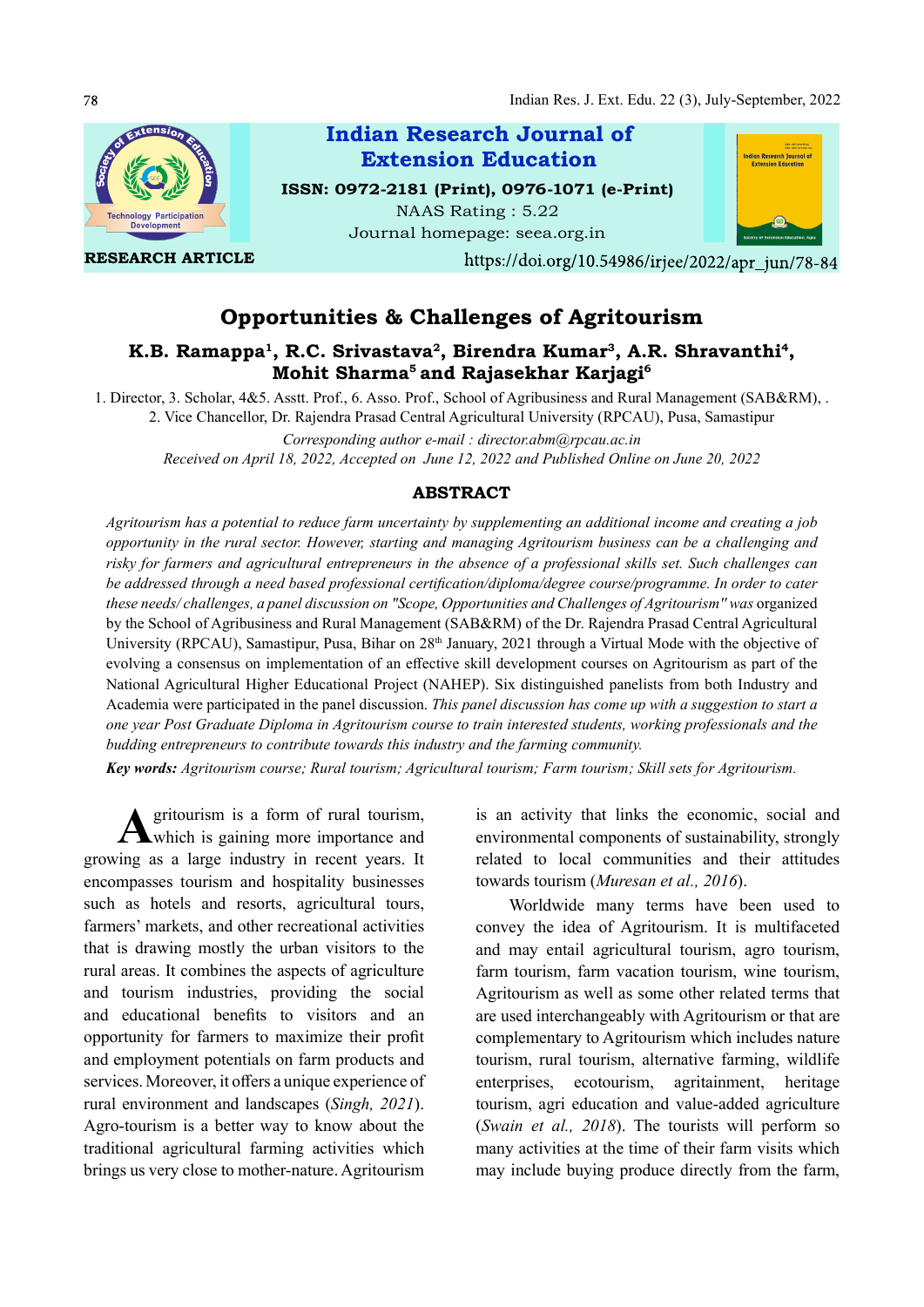#### Indian Res. J. Ext. Edu. 22 (3), July-September, 2022

milking of cows, sericulture processing, tractor ride, flying kites, eating authentic food, wearing traditional clothes, enjoying folk dance, folk songs, supplementary farming activities, wine unit visits, jaggery making, fruit picking, feeding animals, buying rural arts and crafts and participating in village fair and festivals etc. The involvement in activities will be based on the interest of visitors.

The development of rural tourism offers potential solutions to many problems faced by rural areas. Rural Tourism events have been found to increase business, income and employment and are seen to assist with social and economic development. It is one of the many opportunities that rural communities might consider to improve productivity and incomes (Irshad, 2010). The agro-tourism has become a cash crop for the farmers in Maharashtra and also an instrument of the rural employment generation (Kumbahar, 2010). Agri-tourism promotes livelihood security through improving the diversity and security of resources, skills and technologies that are available to agricultural communities. The promotion and showcase of the culture of the agriculture and rural families of different states in India and parts of Bihar will help the agriculturists (farmers) earn the well-deserved respect, as a supplementary income to his family. At the time of distress sale, it will act as an additional source of income for the farmers. For rural youth and farm families, it provides employment opportunities. Cultural transformation takes place between urban and rural people like social moral values, ethics, customs etc. It is also one of the potential sources for supporting a long-term goal of economic development of the Bihar state. Due to its rich heritage in artifacts, historical facts and natural resources, Bihar state can aim to attract and promote tourism to an existing tourist circuit like Buddhists, Jain, Ramayan, Sufi, Gandhi along with the ecological advantages. However, there are inherited challenges for the state to overcome and make the state as a favourite destination to the tourists while developing the agri and rural tourism circuits. In the absence of devoted policy framework, there has been a greater scope for amalgamating an existing rural tourist circuit with Agritourism in the state. This is also possible with the help of integrating various stakeholders and creating a single window platform for tourism promotion in the state of Bihar, in lights of other successful states like Maharashtra and Rajasthan.

Agriculture is the largest economic sector in

many parts of the world including India, which is also the largest job provider. Nevertheless, during the 20th century, the number of farmers has declined across the globe from 81 to 48.2 percent in developing nations and 35 to 4.2 percent in developed countries (ourworldindata.org). In addition, lower commodity prices, combined with intense national and international competition have forced farmers or agribusiness owners to make a choice of leaving the business, or finding a new way to sustain their income.

Agritourism has a potential to provide a means to reduce the uncertainty of farming or agricultural businesses by supplementing additional income and creating a job opportunity to the farmers. Farmers in many regions have realized the importance and desire to diversify their agricultural businesses into Agritourism, mainly to create a value-added product that meet the needs of the tourists. However, starting and managing Agritourism business can be a challenging and risky for farmers and agricultural entrepreneurs in the absence of a good planning and understanding of management practices. Agritourism business management and related issues covering fundamental knowledge in agriculture and tourism can be addressed through a need based professional/certification/diploma/degree course/ programme. Such needful course should cover a basic understanding of Agritourism, Agritourism business management, Agritourism products and services, destination development and management, marketing management, marketing strategies and networking with all business stakeholders.

In this context, the School of Agribusiness and Rural Management (SAB&RM) of the Dr. Rajendra Prasad Central Agricultural University (RPCAU), Pusa, Bihar conducted a panel discussion on the topic entitled 'Agri-Tourism – Scope, Challenges and Opportunities'. Stakeholders involved in this sector were invited to discuss the potential scope, benefits, opportunities and challenges that lies in this sector, to explore the possible solutions from the University to design an academic course curriculum, research, and extension activities to enhance the skill development of the manpower required for the industry. The objectives of the study included:

- To understand the present status and the scope for Agritourism in India
- To explore opportunities and challenges associated with the Agritourism for various stakeholders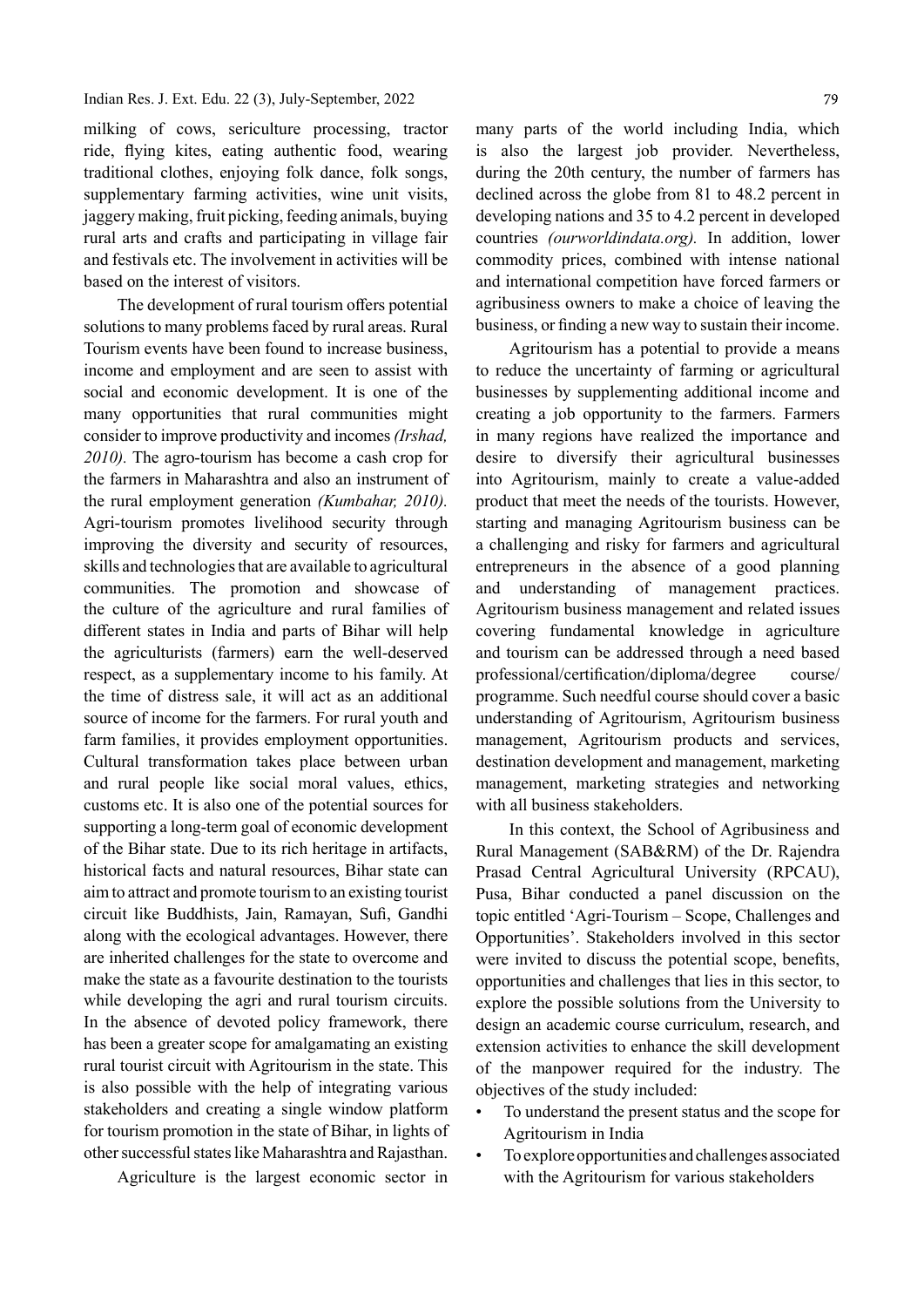- 80
- To identify possible solutions to combat the challenges and to empower industry growth.
- To design academic course curriculum, research, and extension activities to enhance the skill development of the manpower required for the industry.

### METHODOLOGY

A well designed and structured focus group discussion was conducted through online mode in the form of panel of experts from both academiaindustries. This panel discussion was held with the following expectations:

- What are the challenges, advantages and the opportunities that could be foreseen to really promote the skill development courses in Agritourism to their full potential?
- Who are the takers of our skill development courses and the type of degree/diploma programme the University should have?
- How the curriculum should be balanced with Academics and the Industry?
- What should be the model curriculum and pedagogy for Agritourism?
- What kind of assured networking and the cooperation we should have to run these courses successfully for the sustainable development?

The panel discussion was organised in such a way that the first half of the session each speakers provided 7-8 minutes to express their perspective on the current trends and development in Agritourism based on their experience and understanding. And the second half was divided into four themes as per the expectations of the panel discussion, wherein each theme was of provided with 15-20 minutes duration. The relevant questions related to the themes were put across the table for deliberation by the moderator. The themes of the panel discussion were as follows:

- Demand assessment for skilled manpower in agritourism.
- Type of diploma/degree programme in agritourism.
- Model curriculum for agritourism.
- Ideal pedagogy for agritourism.

A few important questions put across the table under these themes include:

- 1. Whether there is a need for manpower/people that have knowledge in Agriculture and Tourism?
- 2. Who are our target group/ takers of Agritourism?
- 3. What are the job opportunities for our Agritourism

Indian Res. J. Ext. Edu. 22 (3), July-September, 2022 students?

- 4. What should be the pedagogy (method and practice of teaching)? What type of course we have to target? What skills should students gain in the course?
- 5. How the course should be balanced between Academics and Industry?
- 6. What kind of assured networking we should have? (Integration of technology with teaching tools - equipment, software and training).

### RESULTS AND DISCUSSION

Discussion on Knowledge Gaps : The discussion was initiated by the moderator with a short-history of Agritourism. The concept of Agritourism was first discussed by the experts from University of Tennessee Extension Publication by considering it as an Agritainment in 1800s. The widespread use of the automobile in 1920s, made the agro tourism more popular and improved not only the agro tourism industry but also the economy of the country. The countryside visits and recreation became a way to get away from stress after the great worldwide depression in 1930-40s and World War II. Farm petting zoos and farm nostalgia gained demand during 1960s and 1970s. Farm vacations, bed and breakfasts, and commercial farm tours were popular in the 1980s and 1990s (Swain et al., 2018). A few states like Maharashtra followed by Kerala, Goa and Karnataka are the pioneer in terms of implementation of such form of tourism in the country (Krishna et al., 2019). As a result of boosting rural development from tourism point of view and encouragement of tourism infrastructure development in rural areas by state governments, Agri- Tourism Development Corporation was established on  $16<sup>th</sup>$  May 2004 in Maharashtra (Alekhya and Shravanthi, 2019). Its aim is to promote Agro Tourism to help rural youth to earn good respectable living in the village and on the farm itself. Later, first ever International Agritourism day was celebrated on  $16<sup>th</sup>$  May, 2008 in Pune. The 'Tenth Five Year Plan' opened up opportunities for agritourism in India (Swain et al., 2018). Certainly, as a developing field, it has its own share of challenges and management issues to face. The issues like guesthost relationship, sustainability, economic feasibility are important for any new tourism development at a destination. It is more so in the case of agritourism as it has a direct impact on the host culture and rural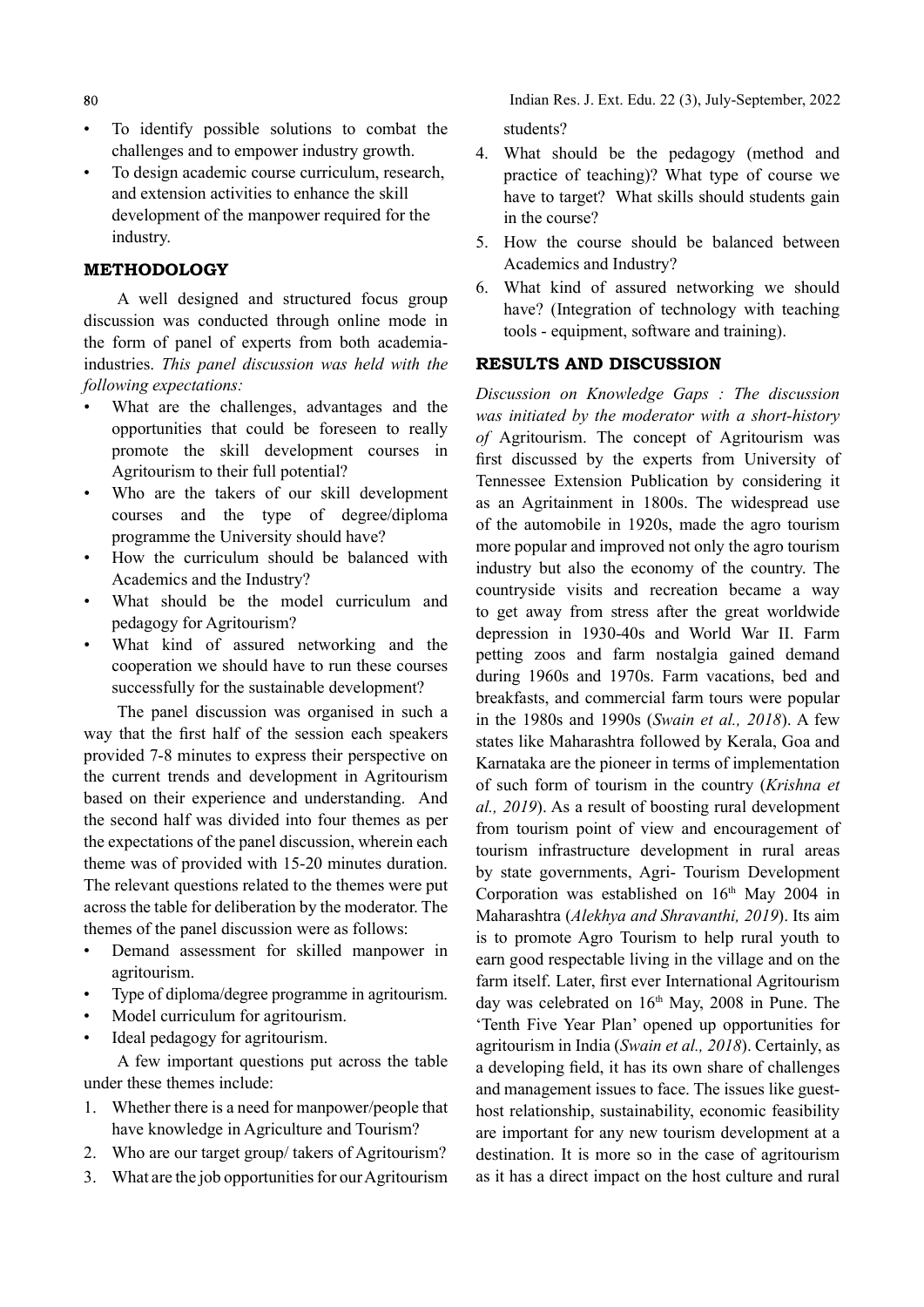#### Indian Res. J. Ext. Edu. 22 (3), July-September, 2022

community as a whole (Karri, 2016). Starting and managing Agritourism business can be a challenging and risky for farmers and agricultural entrepreneurs in the absence of a good planning and understanding of management practices. Whether we have a skilled manpower to cater to these requirements in the country was the basic question raised by the university administrators. Hence, the questions raised are what type of skill development we can impart. Who are our target group? What extent we have the scope? What type of degree/diploma programme the University can have? What should be our curriculum and pedagogy? An attempt to address these questions, the present discussion was taken up involving all the stakeholders of the Agritourism sector including Academicians, practitioners and policy makers to discuss the potential scope, benefits, opportunities and challenges that lies in this sector. The intention was to explore the possible solutions from the University to design an academic course curriculum, research, and extension activities to enhance the skill development of manpower required for the industry.

The fact is that there is a huge employment potential for tourism (Milalic, 2014) which is not been exploited by the Bihar farmers. Hence, this sector may act as a workforce multiplier for the economic development of Bihar. In this context, the University called for seeking the direction and vision of the tourism in Bihar and how to match it up with the role of the University in generating the workforce. The basic idea started with diversifying the activities of the school (SAB&RM) paving a way for designing a new course/s and curriculum for Agritourism. It is found that no university in India are offering any such courses or programmes related to Agritourism as on date. There is a scope for enhancing skills of Agritourism in India at many places such as Himachal, Kerala, Goa and Coorg of Karnataka (Mishra, 2012). One should feel about the progress of the shape Agritourism has taken in recent years, wherein people go and stay and visualise, how the crops are grown in the field. A majority knew that the Agritourism hot spots were not professionally managed and the manpower in Agritourism had a very little technical knowledge, which stimulated to contribute to this field by providing technically qualified manpower. The team engaged claimed that one of the major reasons for failure of most of the businesses is that people are not qualified enough and getting qualified

personnel to run these businesses is also difficult. Most of them are family owned and they barely have any agricultural qualification. The challenge that lies ahead of us is how to teach these things in agriculture to contribute to the integrity of the tourism industry. In this background, we have put forth a few questions to the panelists to discuss:

- Whether to have a Two-year full pledged post graduate course or one year diploma?
- How much is the requirement of qualified personnel in the field of Agritourism?
- What type of programme should we have?
- Where to get experts, whether to have adjunct faculty, distinguished professors, lecturers, guest faculty?
- Shall we begin with an entrance exam?
- What should be the pedagogy, whether to have 1 semester classroom teaching/ practical and 1 semester for internship in Agritourism hot spots?

Recently, the government support system has been encouraging the aspirant candidates of agritourism to take up various activities at the farm-level. In the case of Punjab, the government also gone one step ahead and helped the Agri entrepreneurs to purchase Citrus varieties from Florida with the Central assistance. Accordingly, a Horti-Tourism was set-up in 2008 by an entrepreneur in Punjab in the name of 'Citrus County'. Having working with this tourism project, it is understood that there is a need for diversification in agriculture to earn additional income from tourism, especially through horticulture (horti-tourism), which provides a beautiful, luxurious farm stays to give good memories for their tourists to go back with. The farm stays at Citrus County are tent accommodations with hifi facilities such as air-conditioners, Wi-Fi and all other services. Understanding the vast market for Agritourism, the Government of India extended the govt support and encouraged other states to adopt Punjab Model of farm tourism. The post COVID has also improved scope for farm tourism, as people want to get into small farm stays and start avoiding big hotels. There are also several opportunities and challenges to implement the same. Farming and Rural Tourism complement each other. More emphasis towards the policy level support from the respective state government/s in order to make this domain sustainable in long run was needed.

Looking into the success of Agri Eco Tourism at National level, especially the states like Maharashtra, Punjab, Gujarat, Goa, Kerala and Karnataka, the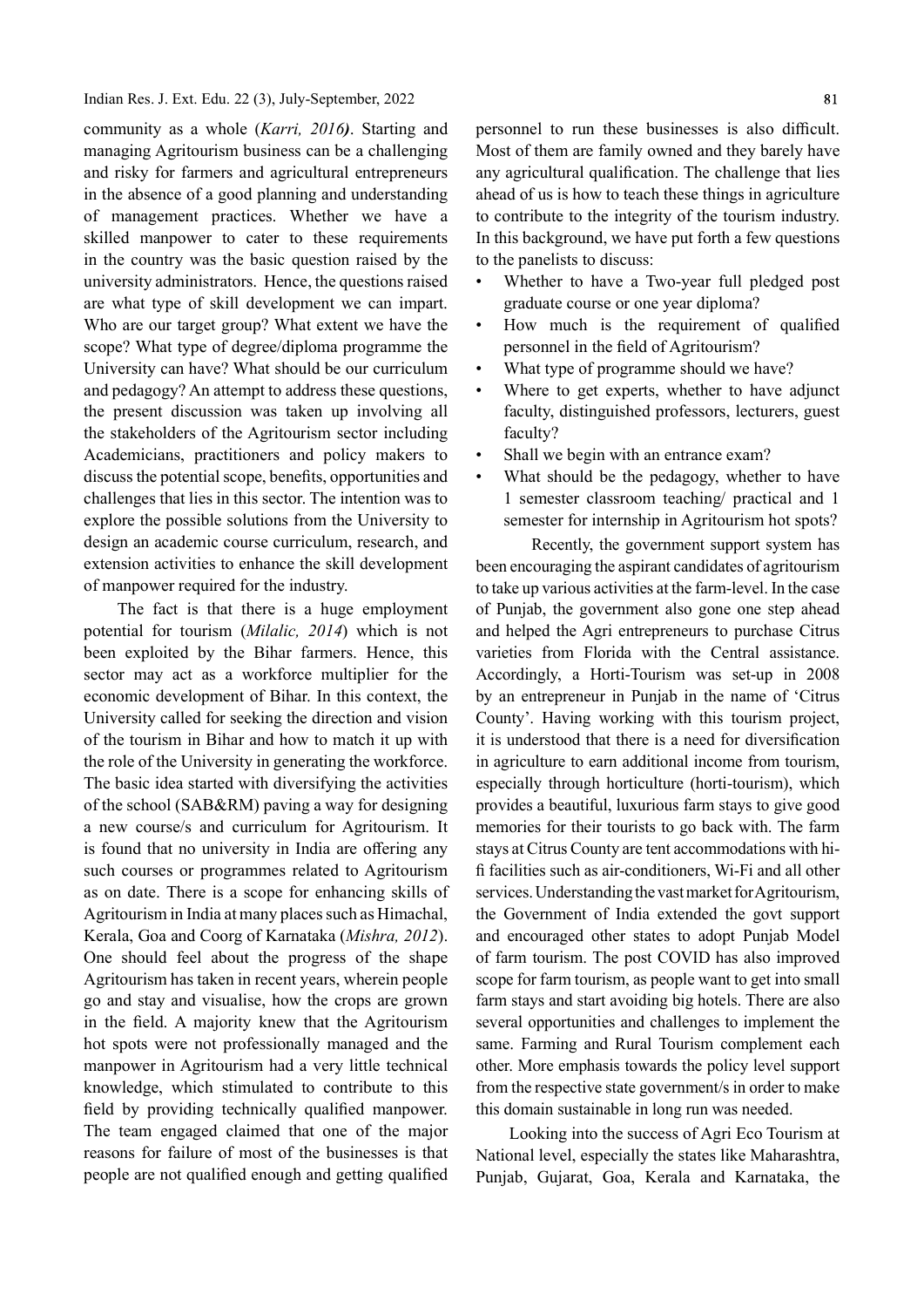policy makers of the state of Bihar focusing on Eco Tourism in collaboration with the Department of Forest & Climate Change. Bihar has tremendous opportunity for Agritourism because of its agriculture diversity such as Mango belts, Litchi belts of Muzaffarpur, Katarni Chura in Bhagalpur and famous local rice varieties of East Champaran etc. Tourism Department has already in collaboration with forest Department and introduced Eco-Tourism in East Champaran. Focused on experiential tourism where tourists experience a local hospitality. The potential sites in Bihar for the said purpose are Rohatas, West Champaran, Bodh-Gaya and Nalanda. Although Agritourism requires a less investment but generates an economic opportunity at grass root level. Regional officers from Govt Tourism Dept should visit Pusa & prepare a plan for Agritourism in this location through Public-Private-Partnership (PPP) models. Connecting an existing tourist circuit along with newly proposed Agritourism facility through popular agricultural commodities in the state is the focal point emphasized. Agritourism surely would double the farmers' income.

One should think of three important aspects before implementation of Agritourism activities such as -i) tagging with agricultural activities, ii) conversation of cultural activities in sites and iii) creating infrastructure for facilities & amenities to tourists (stay, stalls and activities). It is also true that incorporating a secondary agriculture activity helps to make Agritourism more successful and sustainable. Any concept of Agritourism organization/ concept should have something to show, sell and buy. Tagging of Culture and Heritage has to be made to develop a Unique Selling Proposition (USP).

In this context, the efforts of the University should be appreciated for taking up this task for understanding the lacunas in the industry and developing a suitable academic programme/s (degree/diploma/certificate) in agritourism. This initiative of the University would bridge the gap that exists between Agritourism and the Diploma holders by plugging them in the gaps of Agritourism sector. There should be a clear framework where the government can facilitate in developing Agritourism by imposing a less licensing process and enabling faster growth.

A few of the panelists are in the opinion that Agritourism is a marriage between Tourism and

Agriculture and the University as a path finder. It becomes a solution to engage small farm holders with a limited infrastructure but multiple stakeholders such as Agricultural activities, farm activities and marketing aspects. It is surely enhanced income of the farmers especially in Eastern states which have lower farmer income (against the notion of doubling farmers' income). Further, it will reduce farmer migration and creates an employment opportunity. The Public-Private Partnership (PPP) model as the best approach in the state of Bihar, wherein a majority of the farming community belonged to the small and marginal category.

Theme-wise Discussion and Remarks by the experts : Synthesis of the expert's thoughts and opinions about the themes are as follows:

Theme 1. Demand Assessment for Skilled Manpower in Agritourism : The panelists were of the opinion that students should be trained for hospitality and human management. The graduates of this programme could be a site planner, entrepreneurs, managers and event organisers for organising events such as fruit festival (orange festival, grapes festival etc.) and community organisers. The programmes on Agritourism would give a trained manpower and their services could be utilised in the Agritourism field.

Theme 2. Need of degree/diploma programme in  $A$ gritourism : A course on Agritourism is offered by the Lovely Professional University. The panellist recommended chalking out the various courses that should be taught to develop skills and then decide the duration requirement to complete these courses. A period of 1 year would be ideal course duration. However, few recommended to intake only candidates with a degree in Agri and allied areas. It was mentioned that National Institute of Rural Development and Panchayati Raj (NIRDPR), Hyderabad has all diploma courses and panel recommended to rename the programmes with Management Studies in the title rather than naming as Diploma programmes.

Theme 3. Model Curriculum for Agritourism : The panel recommended the University to have a wide variety of courses such as Product Development (tourism products), Digital and Social Media Marketing, Business Communication, Agri Entrepreneurship, Economics, Business Analysis, Experience Delivery (such as cultural dance, storytelling, Food, music), Sustainable Tourism, Hospitality, including courses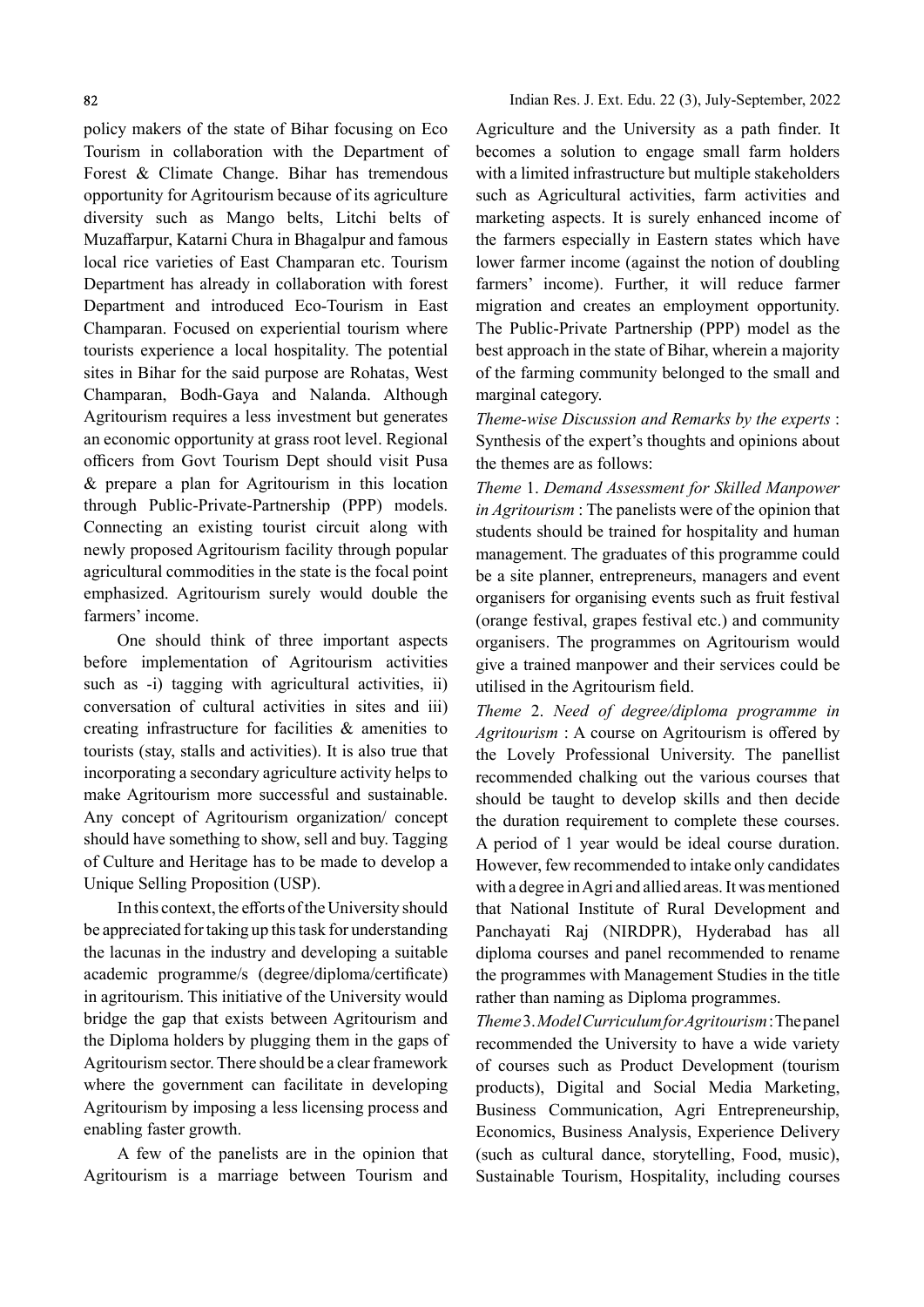Indian Res. J. Ext. Edu. 22 (3), July-September, 2022

on legal norms like incorporation of company, GST registration, Registration in Tourism Development Authority etc. Since, RPCAU as an Agricultural University, he suggested to include courses as Crop Farming, Horticulture, Food Production, Integrated Farming, Fisheries and Livestock Management. Diversity in the courses offered is necessary and suggested to include remedial courses/foundation courses in agriculture for people from non-agri graduation background. The panelists suggested to focus on tourism activities as part of the curriculum. Panelists advised to refer model curriculum for B.Sc programme in Agritourism developed by their organizations

Theme 4. Ideal Pedagogy for Agritourism : The panelists suggested to include a right kind of exposure visits and internships to farms irrespective of the status of management, size, and functional/dis-functional as part of the programme for a minimum period of more than 10 days. They quoted APJ Abdul Kalam on learning more from failure studies and suggested having a functional linkage with ATDC to enable the candidates to understand the process involved in Agritourism.

### **CONCLUSION**

It is evident from the discussion that there is a need for promotion of Agritourism in the country through the network of public and private sectors. Since agriculture is a state subject, development of professionals in the field of Agritourism should be a focal point in the policy framework of the tourism department. Development of such professional courses would not only help in the bridging gaps in Agritourism but also acts as a base point for potential entrepreneurs to initiate Agritourism start-ups. To create a demand for these courses, the University should have a better linkage with the state tourism department and start upgrading the skills of the employees who are working in the department, KVKs and State Agricultural Universities (SAUs) to bridge the gap and connection between farming community as well as policy makers. Since the engagement of various stakeholders in Agritourism results in prosperous development of the sector, as it is a subcomponent of rural tourism. However, there is a huge scope for product specific development of Agritourism in India involving the experts and practitioners across

the country. Development of such need-based diploma programs would be helpful for promoting specialized professionals in the times to come.

Development of Agritourism through the skilled professionals should be extended further in mitigating the regional growth by linking Agritourism with the existing tourist circuits. There are also potential startups in the field of agriculture which can be linked with tourism industry for product and market development. Role of Cooperatives, FPOs, SHGs and other groups can also be explored on their attachment with the stakeholders in the field of rural and agricultural tourism. Amalgamation of field exposure along with in-house training should be extended further to the development of specialized courses in the field of rural and agritourism.

As an outcome of the current study, the School of Agribusiness and Rural Management would design an academic course curriculum including research, and extension activities by further contribution of the panelists and other experts in the field of Agritourism through rigorous brainstorming. The outcome of the discussion led to the introduction of Two year post graduate diploma programme in Agritourism by the University.

Acknowledgement : The current study was the brainchild of the Honorable Vice-Chancellor, Dr. R.C. Srivastava, Dr. RPCAU, Pusa, Bihar. We express our gratitude to all panelists (The panel was comprised of six distinguished panelists from both Academia-Industry including Shri Ravi Parmar, IAS, Principal Secretary, Department of Tourism, Govt. of Bihar; Shri. Pandurang Tawre, Founder, Agritourism Development Corporation (ATDC), Maharashtra; Dr. Souvik Ghosh, Professor, Visva Bharti University; Dr. Eaknath B. Chakurkar, Director, ICAR-Central Coastal Research Institute, Goa; Shri. Harkarit Singh Aluwahlia, Practitioner, Agritourism, Citrus Farm; Mr. Ram Kumar, Entrepreneur –Rassba Farm & Hospitality Pvt. Ltd, Native Village – Eco Resort, Kodihalli, Hesaraghatta, Doddaballapur Taluk, Bangalore Rural District.) for sharing their pearls of wisdom with us during the process of development of this course and looking for their further guidance in improving the course over time.

## CONFLICTS OF INTEREST

The authors have no conflicts of interest.